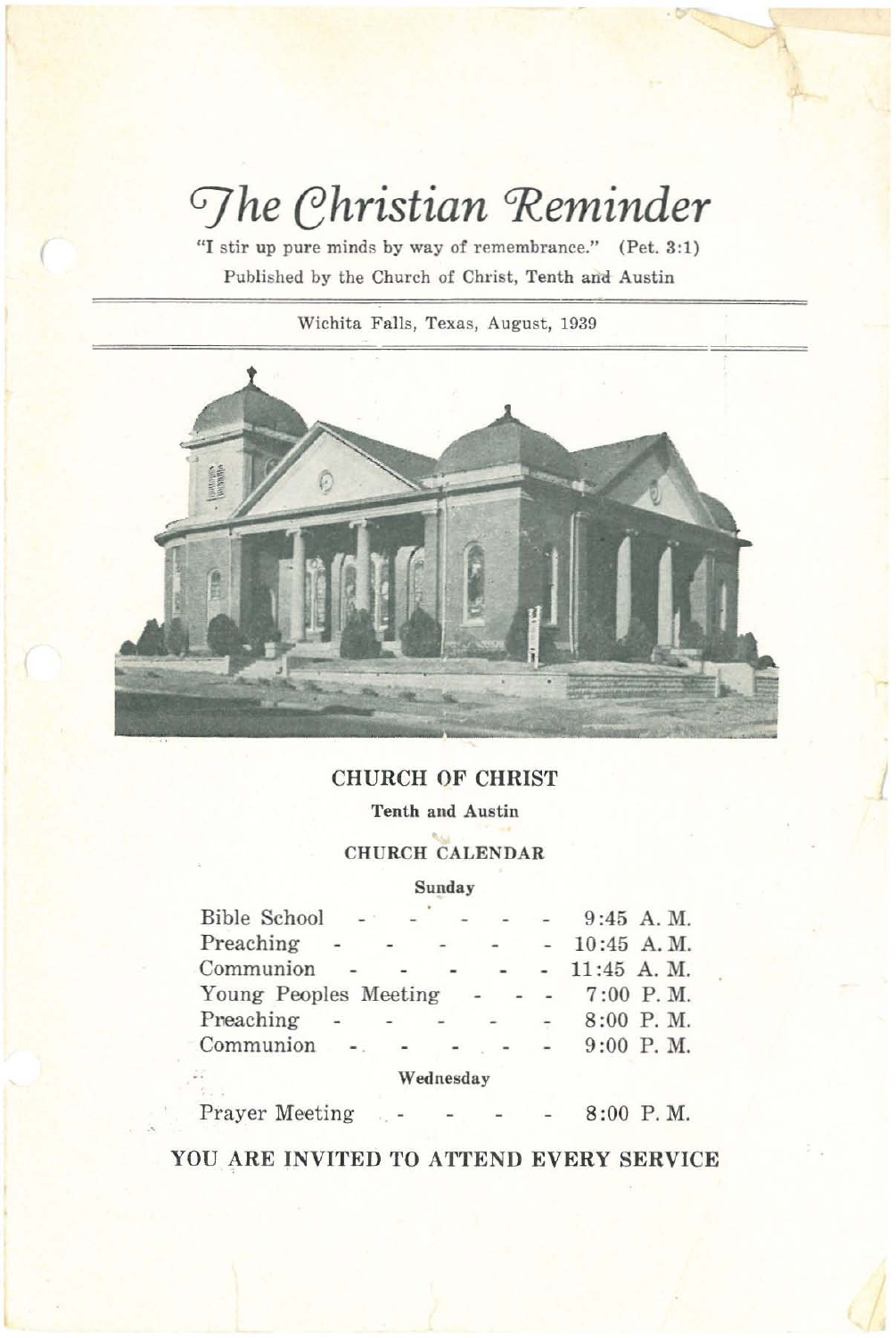*GJhe ehristian 'Reminder Published Monthly* by Church of Christ

J



*Robert* C. *Jones, Editor*

#### SPIRITUAL FOOD

One can no more live and prosper spiritually without reading the Bible, praying and eating the Lords Supper than he can live and prosper physically<br>without eating wholesome food and exercising properly. It is no wonder there are so many sick Christians. They neglect those very things that have been provided by the Lord, to keep them well and strong and able to fight their battles.

Attend all the services of the church, have fellowship in the whole program of work and worship, and you will be strongin the Lord and in the strength of his might.

#### ONE DOLLAR

One dollar spent for a lunch lasts five hours; one dollar spent for a necktie lasts five weeks; one dollar spent for a cap lasts five months; one dollar spent for an automobile lasts five years; one dollar spent for water power or railroad grade lasts five generations; one dollar' spent in the service of God lasts for eternity.

-Roger W. Babson

#### SPARKS OF TRUTH

Deliberate with caution, but act with decision; and yield with graciousness or appose with firmness.

Be too courageous to worry over trifles, too dignified to throw a fit of temper, and too calm to let quarlesome people bother you.

There is no earthly pleasure, no material treasure, that can compare with a mind that refuses to be miserable over the things most people must endure.

Would you like to take someone to heaven with you? Well, start right by taking someone to church with you every time you go.

Would you like to live in a churchless<br>community? Then why help make this a churchless community by staying away from church? Better attend the services next Sunday.

·'It is impossible for God to lie." So don't expect him to say "well done" to you, if you won't come to church and do well.

He that is good for making excuses is seldom good for anything else.

#### SPRINGFIELD, MISSOURI

"The gospel meetings conducted by Evangelist Robert C. Jones, Wichita Falls, Texas, at Johnson and Dale Streets, closed Sunday night, July 30th. He delivered some of the most forceful sermons the people of Springfield have been privileged to hear for a long time. He "shunned not to declare all the counsel of God" without fear or favor, in the spirit of the Master. Success is not to be computed by immediate manifest results, as the influence of such gospel preaching is far reaching and effective long after the speaker is gone from the field."

-The Christian Courier, Springfield Mo.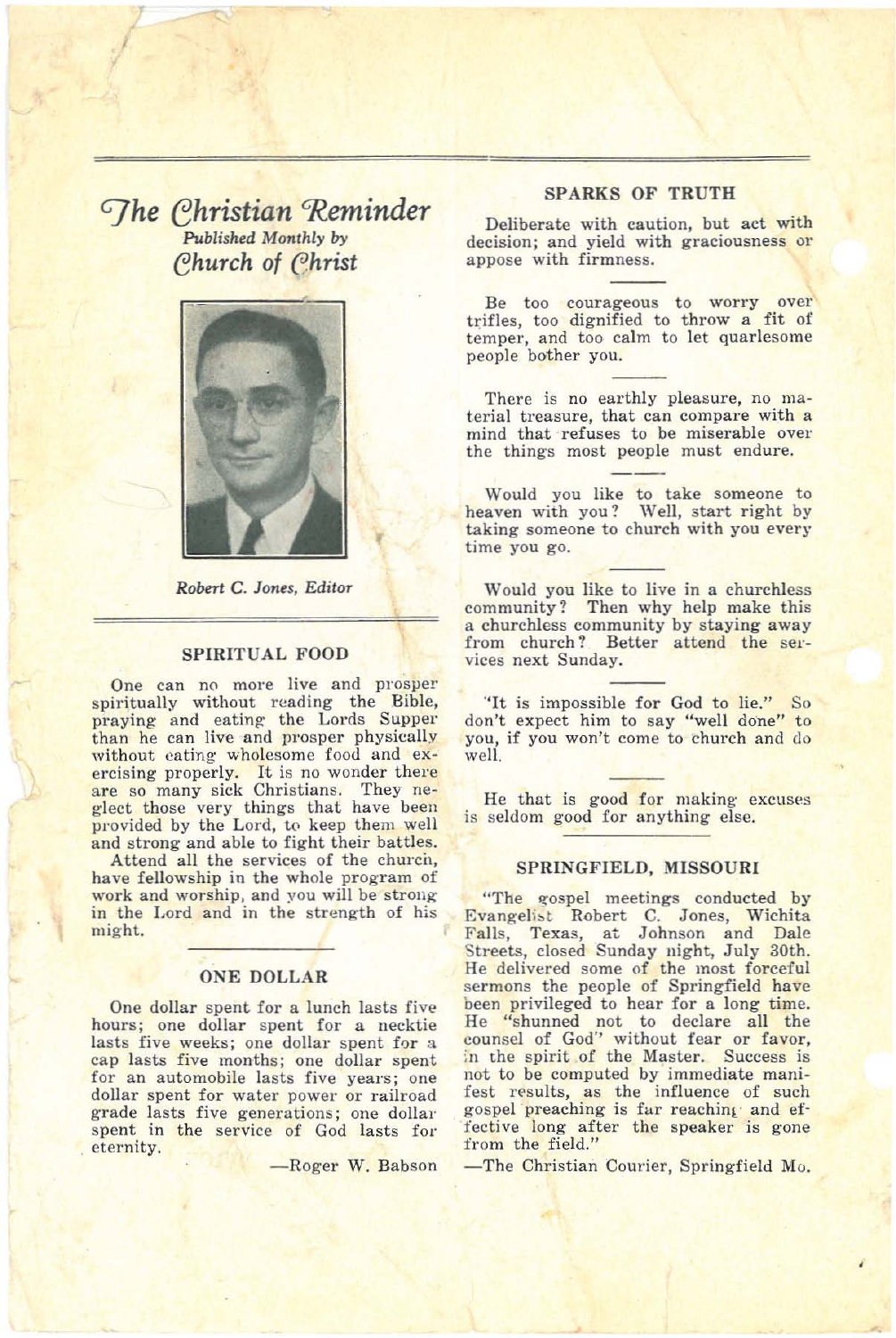#### CHARLIE MEETING

1

Brother Jones began a revival meeting with the church at Charlie, Texas Sunday morning, August 6th. The meeting will continue until Friday evening, August 18th. with services at 11:00 a. m. and 8:30 p. m. each day. The evening services are held in the open-air on the church lawn. The Charlie Brethren have made arrangements to take care of large audiences, with plenty of seats, song books and good lights. Attend this meeting, you will enjoy the fine singing and good gospel preaching.

#### NEW MEMBERS

Mr. Lee Holcomb, 2208 Talunar Lane. Mrs. Lee Holcomb, 2208 Talunar Lane. Mr. J. W. Cobb, 2128 Avenue J. Mrs. J. W. Cobb, 2128 Avenue J. Mr. L. C. Hendrick, 618 Sunset Drive. Mrs. L. C. Hendrick, 618 Sunset Drive. Miss Glorretta Dunn, 806 Brook. Mr. R. N. Thompson, 1620 22nd Street. Mrs. R. N. Thompson, 1620 22nd Street. Mrs. Robert T. Smith, 2117} Avenue E. Mrs. C. B. Raley, 2105 Filmore. Mrs. E. L. Reagan, 2205 8th. Mrs. M. H. Baberry, 1660 Ardath. Earl Mitchell, 309 Lamar. Mrs. John Bowden, <sup>406</sup> Austin. *pi*

#### ARCHER CITY MEETING

The Archer City meeting closed Wednesday night, August 9th. with four baptisms and a good interest and attend-<br>ance throughout. Eugene D. Smith, asance the Sistant minister of the Tenth and Austin Street church in Wichita Falls did the preaching on the week-day nights and Brother Porter Turner preached on the Sundays. Brother Turner has done a good work with this congregation during the last fifteen months.

Members from the two churches in Wichita Falls attended the meeting.

#### **BAPTISM**

 $\cup\cup$ 

*-r*

"Will people be lost for not being bap-<br>tised? I don't believe a word of it." This tised? <sup>I</sup> don't believe <sup>a</sup> word of it." This was defiantly shouted at <sup>a</sup> large audience by a "great" preacher, as some count greatness. Is the question fairly stated? "And all the people when they heard, and the publications, justified God, being baptised with the baptism of John. But the Pharisees and lawyers rejected the counsel of God against themselves, being not baptised of him." These are the words of Jesus. (Luke 7:29, 30). Now let us state the question fairly. Will people be lost for rejecting the counsel of God? Now let the preachers shout, "I don't believe a word of it!" There is more involved in the question than the mere physical act of being dipped in water. Was humanity deprived of Eden and subjected to sick-<br>ness and death just because a woman ate an apple? What is your attitude toward the authority of God as expressed in his word? When God commands the issue is drawn. He who refuses to obey is a rebel. The old serpent said to Eve: "Go ahead and eat it. You will not die." The eating was an act of rebellion. The old serpent has his little serpents telling people today: "Baptism won't save you. You won't be lost for not being baptised." But a refusal to obey the direct command is an act of rebellion, a rejection of the counsel of God. Is it God's plan to save people in rebellipn?

#### TRY SMILING

When the weather suits you not, Try smiling;

When the coffee isn't hot, Try smiling;

When your neighbors don't do right,

- Or your relatives all fight,
- Sure its hard, but then you might Try smiling. .
- Doesn't change the things, of course, Just smiling,
- But it cannot make them worse-<br>Just smiling,
- And it seems to help your case,
- Brightens up a gloomy place;
- Then it sort o' rests your face,-Just smiling.